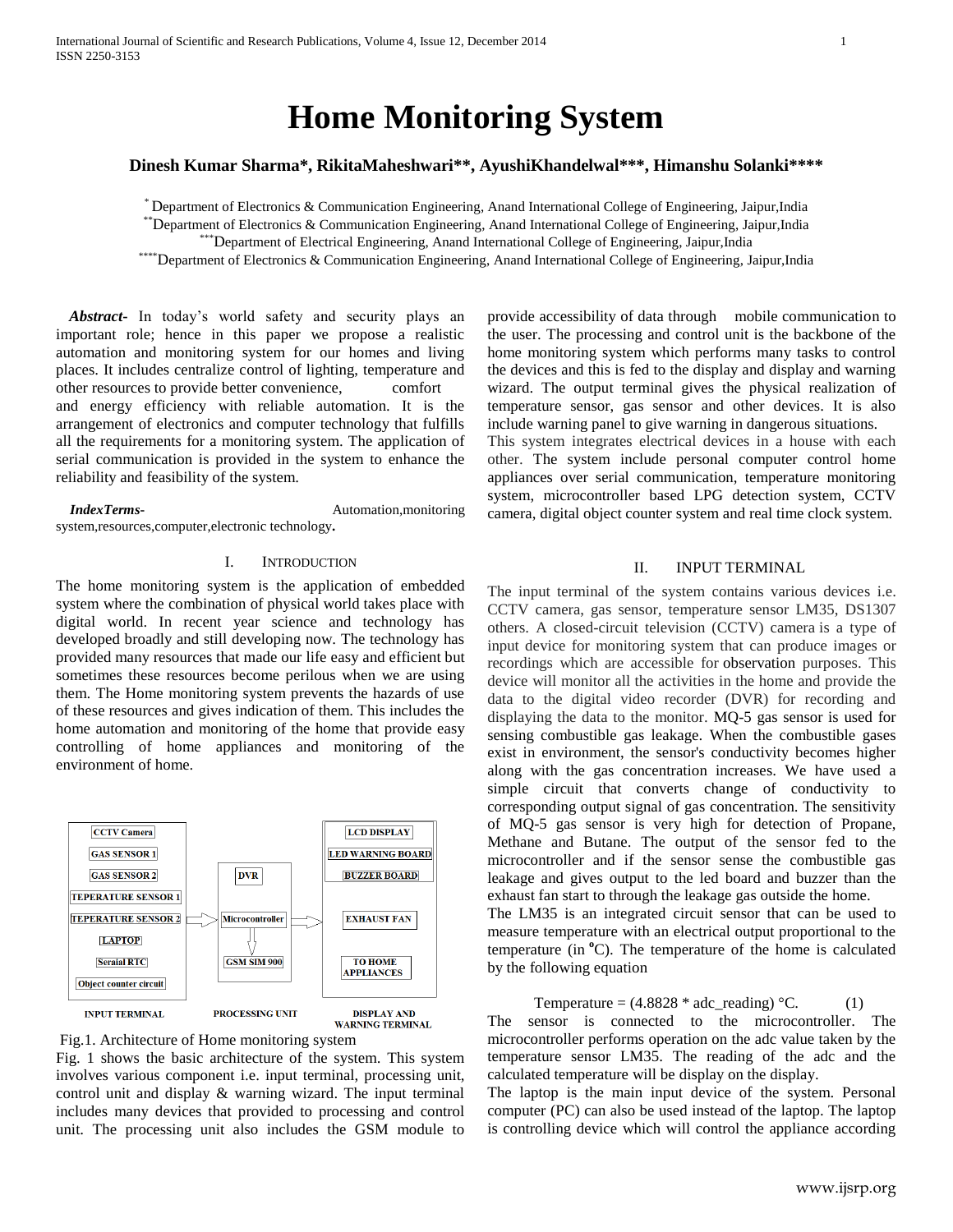to the output. The laptop is connected to the microcontroller using the USB to serial cable. A software X-CTU is used for the serial input purpose which is a Windows-based application provided by Digi. This software was designed to interact with the firmware files found on Digi's RF products and to provide a simple-to-use graphical user interface to them. When the serial input fed to the microcontroller through the USB to serial cable the appliance controlled using predefined inputs. The DS1307 serial real-time clock (RTC) is a low-power, full binary-coded decimal (BCD) clock/calendar plus 56 bytes of NV SRAM. Address and data are transferred serially through an I2C, bidirectional bus. The clock/calendar provides seconds, minutes, hours, day, date, month, and year information. The end of the month date is automatically adjusted for months with fewer than 31 days, including corrections for leap year. The clock operates in either the 24-hour or 12- hour format with AM/PM indicator. The DS1307 has a built-in power-sense circuit that detects power failures and automatically switches to the backup supply. Timekeeping operation continues while the part operates from the backup supply. The DS1307 is connected to the microcontroller and the microcontroller gives real time clock output which is fed to the display.

The digital object counter system counts all the visitors or persons which are coming inside and gives indication at the display and warning terminal. This is the based on the light dependent resistor. If the resistance of LDR decreases by the disturbance due to the person which is coming inside the counter counts the disturbance and gives output of the number of disturbance at the display.

## III. PROCESSING UNIT

The processing unit is the backbone unit of the system. This performs all the necessary tasks with the help of microcontroller to control and monitor the home. The processing unit includes three main devices those are DVR, microcontroller and GSM module.A digital video recorder (DVR) is used which is a consumer electronics device that records video in a digital format to a disk drive, USB flash drive, SD memory card, SSD or other local or networked mass storage device. The DVR is connected to the CCTV camera and stores all the data of CCTV and displays on monitor. The recorded data can be access whenever we required to access or to view the recorded videos.A microcontroller is a mini computer that consists of ALU, memory, input and output ports on a single chip. The AVR core combines a rich instruction set with 32 general purpose working registers. All the 32 registers are directly connected to the Arithmetic Logic Unit (ALU), allowing two independent registers to be accessed in one single instruction executed in one clock cycle. The resulting architecture is more code efficient while achieving throughputs up to ten times faster than conventional CISC microcontroller. Here we are using ATmega16 microcontroller. AT stands for ATMEL and is a company which manufactures microcontroller.The ATmega16 is a low-power CMOS 8-bit microcontroller based on the AVR enhanced RISC architecture. By executing powerful instructions in a single clock cycle, the ATmega16 achieves throughputs approaching 1 MIPS per MHz allowing the system designed to optimize power consumption versus processing speed.

In this system the microcontroller is the main device which performs all the operation based upon the predefined programs which are stored in the memory of the microcontroller. The microcontroller is directly connected to the gas sensor, temperature sensor, USB to serial, serial RTC. It gives out to the display and warning terminal in accordance of the input.GSM (Global System for Mobile Communications: originally from Groupe Special Mobile is the most popular standard for mobile telephony systems in the world. GSM differs from its predecessor technologies in that both signaling and speech channels are digital, and thus GSM is considered a *second generation* (2G) mobile phone system. This also facilitates the wide-spread implementation of data communication applications into the system. GSM also pioneered low-cost implementation of the short message service (SMS), also called text messaging, which has since been supported on other mobile phone standards as well. The standard includes a worldwide emergency telephone number feature.This GSM module is built with the advance SIM900 engine, works on frequencies EGSM 900 MHz, DCS 1800 MHz and PCS 1900 MHz. This module is connected to the microcontroller. The GSM module is used to share the warning of the system with the user if user is outside the home. The GSM module is send messages when the warnings are critical.

## IV. DISPLAY AND WARNING WIZARD

This terminal gives information's and outputs of the input terminals. The display and warning terminal consist of LED board, buzzers and exhaust fan, LCD display and monitor.LED board contains 12 led for indications of warning. For each sensor three led are used to indicate minor, major and critical fault. When LED is glowing, this indicates the leakage of LPG gas and increase in temperature. It is 1.2 V DC operated LED. When buzzer is blowing, this indicates the leakage of LPG gas and high temperature. It is 12 V DC operated buzzer. Exhaust fan is used to send out the LPG to space and then the concentration of LPG is reduced. When the gas sensor detects the leakage gas and sends instruction to the microcontroller than the exhaust fan starts to run and reduce the concentration of leakage gas.





The LCD display is used to indicate the warning of leakage of gas as well as temperature readings also. We can also use graphical LCD instead of other alphanumeric LCD display.The monitor is used to the data recorded by DVR. We can also use the laptop as monitor with controlling the appliances.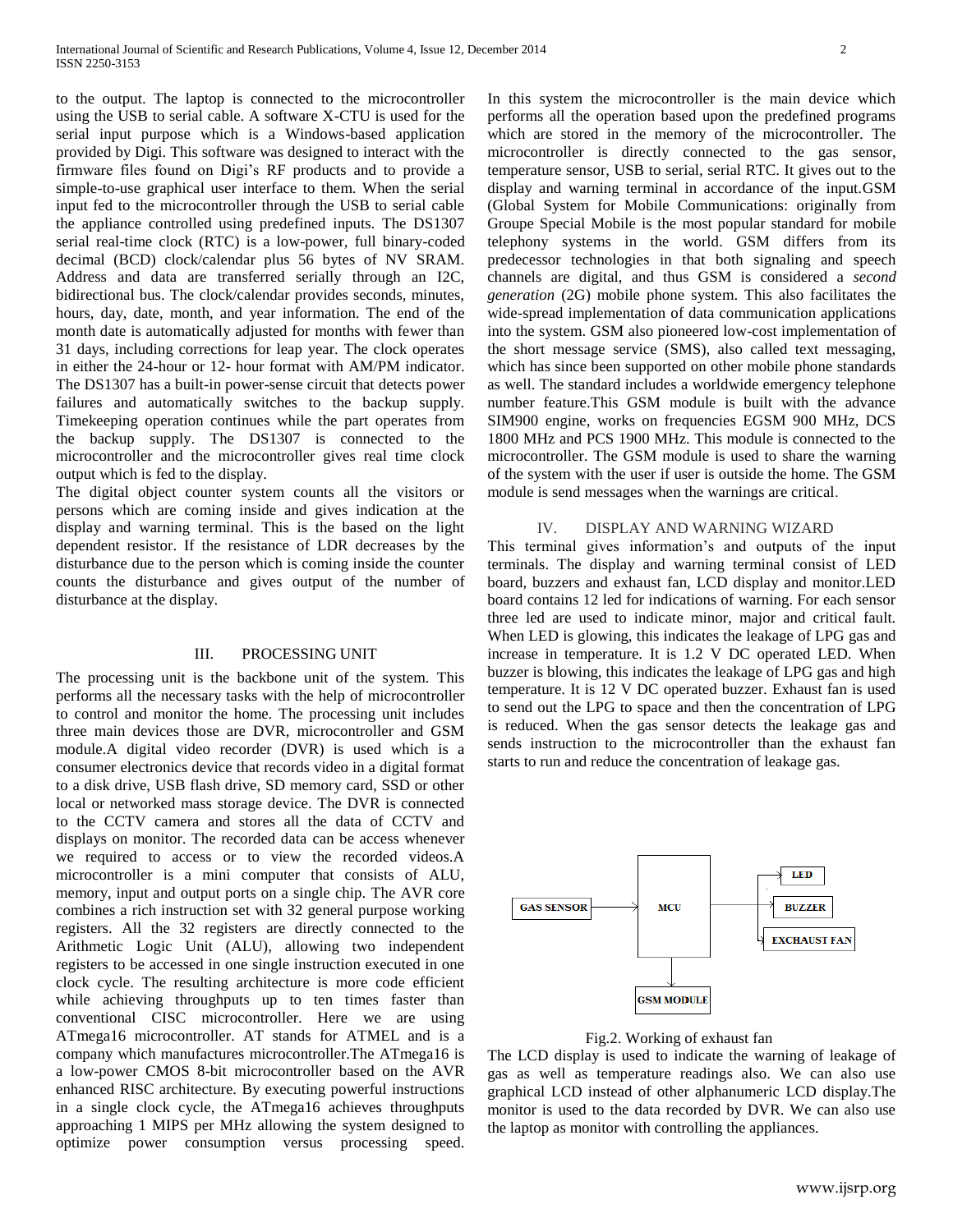## V. EXECUTION OF SYSTEM

Accordingly programming structure when system start the MCU sends AT commands to the GSM MODULE which is basically a attention for GSM. If GSM replies OK than the system works according to the flowchart and sends warning massages to stored mobile number in microcontroller unit. The serial RTC and digital object counter also executed through the microcontroller unit. With the execution of the system serial RTC shows the real time on the display which is connected to the MCU. The digital object counter will be executed separately where the counting of persons coming in the home will displayed on seven segment display. In this system we allocated room numbering from A, S, D, F, G, H and J to control the lighting of appliances. The order is provided in such manner for flexible use of the system. The control keys of rooms are Z, X, C, V, B, N and M respectively. So to control the lighting and other appliance of room 'A' we have to open X-CTU and than just type 'A' and then appliances of room 'A' starts. If we want to off all the appliances of room 'A' we have to use keyword 'Z' in X-CTU. In same manner we can control the all appliances by using the control key in X-CTU software.



Fig.3. Flow chart of execution of Gas and Temperature sensor

# VI. RESULTS

The first testing of the system was executed on 8.15AM and following results are obtained.

TABLE I. TESTING OF SYSTEM I

| S.No.          | <b>Parameter</b>             | <b>Warning status</b>            |                                      |                            |
|----------------|------------------------------|----------------------------------|--------------------------------------|----------------------------|
|                |                              | <b>Physical</b><br><b>status</b> | Position of<br><i>LED</i><br>glowing | Status of<br><i>buzzer</i> |
| 1              | Gas sensor 1                 | Gas<br>leakage<br><b>YES</b>     |                                      | ON                         |
| $\overline{c}$ | Gas sensor 2                 | Gas<br>leakage<br>N <sub>O</sub> | 1                                    | <b>OFF</b>                 |
| 3              | Temperature<br>sensor 1      | 30.3°C.                          | 2                                    | <b>OFF</b>                 |
| $\overline{4}$ | Temperature<br>sensor 2      | $27.5^{\circ}$ C                 | 1                                    | OFF                        |
| 5              | <b>Serial RTC</b>            | 8.15AM                           |                                      |                            |
| 6              | Digital<br>Object<br>Counter | $\mathfrak{D}$                   |                                      |                            |

The second testing of the system was executed on 1.45PM and following results are obtained.

# TABLE II. TESTING OF SYSTEM II

| S.No | <b>Parameter</b>             | <b>Warning status</b>            |                               |                     |  |
|------|------------------------------|----------------------------------|-------------------------------|---------------------|--|
|      |                              | <b>Physical</b><br><b>status</b> | Position of<br>LED<br>glowing | Status of<br>buzzer |  |
| 1    | Gas sensor                   | Gas<br>leakage NO                |                               | <b>OFF</b>          |  |
| 2    | Gas sensor<br>$\mathcal{L}$  | Gas<br>leakage NO                | 1                             | <b>OFF</b>          |  |
| 3    | Temperatur<br>e sensor 1     | 32.3°C.                          | $\mathfrak{D}$                | <b>OFF</b>          |  |
| 4    | Temperatur<br>e sensor 2     | $35.9$ °C                        | 3                             | 0N                  |  |
| 5    | Serial RTC                   | 01.45PM                          |                               |                     |  |
| 6    | Digital<br>Object<br>Counter | 5                                |                               |                     |  |

# VII. CONCLUSION

By implementing the idea of affordable low cost automation and monitoring system, a reliable and versatile embedded system has been developed which control and monitor the home and the system also sends an alert message to stored number through GSM module 900 The developed system is greatly helpful to avoid accidents if the resources are not handled properly.